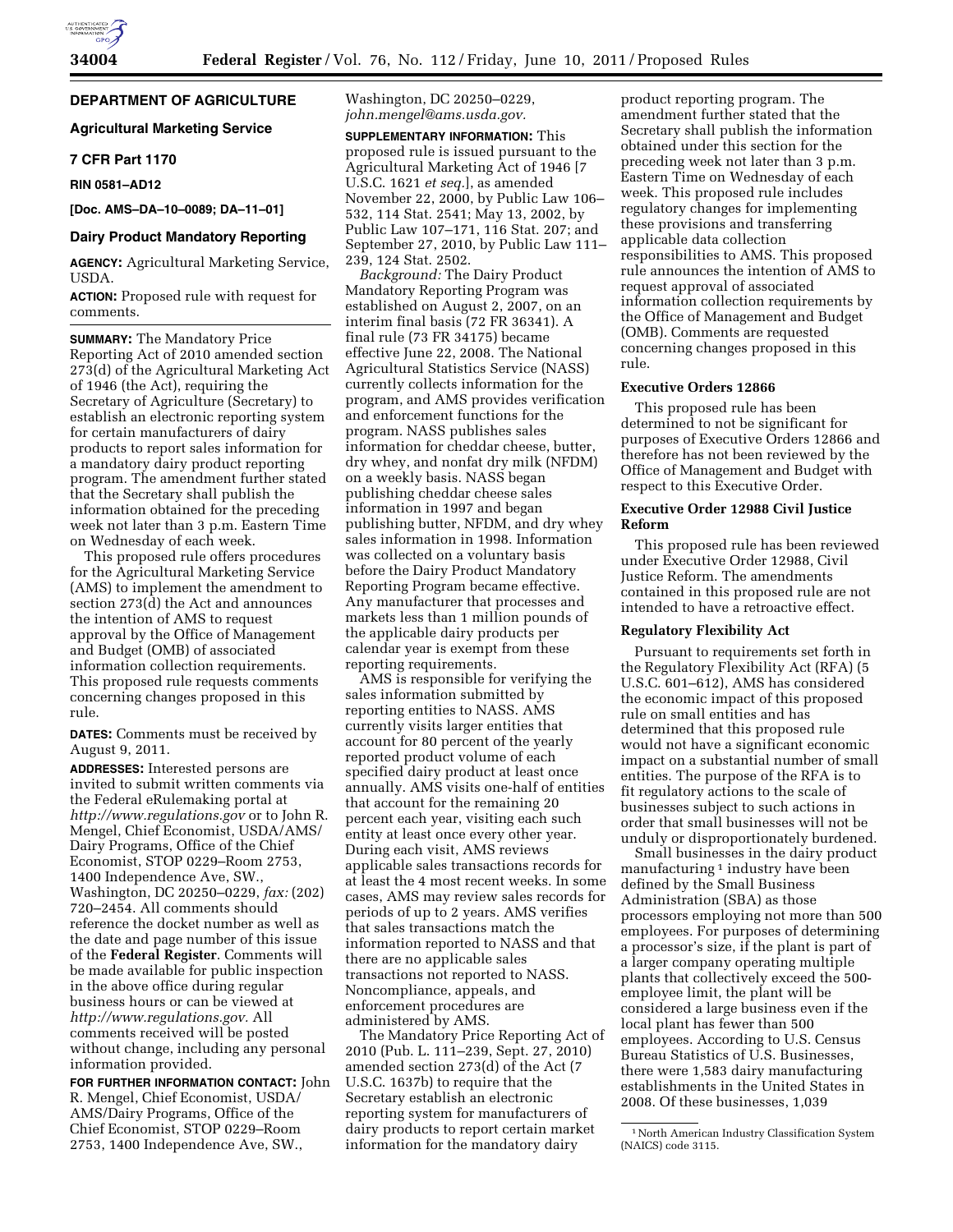establishments had fewer than 500 employees, and 544 establishments had greater than 500 employees (*[http://](http://www.census.gov/econ/susb/)  [www.census.gov/econ/susb/](http://www.census.gov/econ/susb/)*, U.S. Census Bureau, 2008 County Business Patterns).

The dairy manufacturing establishments included in U.S. Census Bureau statistics include manufacturers of all types of dairy products. The number of plants that produce butter, cheese, NFDM, and dry whey with the precise specifications included in the mandatory reporting requirements is much lower than this. Furthermore, those manufacturers that process and market less than 1 million pounds of the applicable dairy products annually are exempt from reporting sales data. Currently, NASS conducts an annual validation survey that serves to determine which plants are required to report. In 2010, this survey included 182 plants. Based upon the survey, there were 88 dairy product plants that were subject to mandatory reporting of sales data. There were 52 reporting entities that reported data for one or more plants. The annual cost for plants to complete this survey is estimated at approximately \$9 per plant. AMS intends to continue to conduct the survey. Based upon company profile information available on the Internet, AMS estimates that almost half of the reporting entities are considered small businesses under the criteria established by the SBA.

AMS estimates that the annual cost per plant for reporting sales information for products included in the surveys is approximately \$511. The majority of reporting entities report data to NASS through a secure web-based application. Less than three plants regularly fax their information, and it is believed that these plants do have Internet access. Therefore, there would be no significant start-up costs anticipated for the reporting entities as a result of implementing this rule as proposed.

Under the current Dairy Product Mandatory Reporting Program, dairy manufacturers are required to maintain records for verification purposes for a 2 year period. This proposed rule makes no changes to this requirement. These records are maintained as part of the normal course of business. Thus, there is no additional burden or cost associated with the maintenance of these records. Therefore, in total, this proposed rule will not have a significant economic impact on a substantial number of small entities.

#### **Paperwork Reduction Act**

The Act requires persons engaged in manufacturing dairy products to

provide to USDA certain information including the price, quantity, and moisture content, where applicable, of dairy products sold by the manufacturer. In accordance with the Paperwork Reduction Act (44 U.S.C. chapter 35), AMS announces its intention to request an approval of information collection and recordkeeping pursuant to these requirements.

*Title:* Dairy Products Mandatory Sales Reporting Program.

*OMB Number:* 0581–NEW.

*Expiration Date of Approval:* 3 years from date of OMB approval.

*Type of Request:* New information collection.

*Abstract:* The information collection requirements in the request are essential to carry out the intent of the Agricultural Marketing Act of 1946 as amended (the Act).

The Act requires each manufacturer to report to the Secretary information concerning the price, quantity, and moisture content (where applicable) of dairy products sold by the manufacturer. Dairy products reported include cheddar cheese, butter, dry whey, and NFDM. Dairy manufacturers report information for these products if the products meet certain product specifications.

The collection and reporting of sales information, as required by the Act, have been the responsibility of NASS. NASS currently collects the information as part of the information collection package OMB 0535–0020. NASS allows manufacturers to submit information through a secure web-based application, by e-mail, or by fax. Manufacturers are required to submit information to NASS by 12 noon on Wednesday on all applicable products during the 7 days ending 12 midnight of the previous Saturday, local time of the plant or storage facility where the sales are made. NASS compiles and aggregates the information reported by the reporting entities and publishes the information each Friday morning. If a Federal holiday falls on a Tuesday or Wednesday, NASS contacts manufacturers via e-mail or phone concerning the applicable report deadline.

Manufacturers that process and market less than 1 million pounds of applicable dairy products annually are exempt from reporting requirements. Each year, dairy manufacturers complete an Annual Validation Worksheet for NASS to determine which dairy manufacturers are exempt and to ascertain if valid information is being supplied. NASS currently collects the information as part of the

information collection package OMB 0535–0020.

The Mandatory Price Reporting Act of 2010 amended subsection 273(d) of the Act, requiring the Secretary to establish an electronic reporting system to collect the required information and to publish, not later than 3 p.m. Eastern Time on Wednesday of each week, a report containing the preceding week's information. The information collection and reporting requirements have been the responsibility of NASS. Under this proposed rule AMS would assume this responsibility. NASS would no longer collect price, quantity, or moisture content (where applicable) information for cheddar cheese, butter, NFDM, or dry whey, and NASS would no longer collect the associated annual validation information. The forms associated with this data collection would be removed from OMB 0535–0020 and would be included in an AMS collection package, OMB 0581–NEW.

The proposed provisions have been reviewed, and every effort has been made to minimize any unnecessary recordkeeping costs or requirements. The proposed electronic submission forms would require the minimum information necessary to effectively carry out the requirements of the program, and their use is necessary to fulfill the intent of the Act. It is expected that no outside technical expertise will be needed. The forms are simple, easy to understand, and place as small a burden as possible on respondents.

To assist the industry in achieving compliance, educational and outreach sessions will be held prior to implementation. AMS will assist reporting entities in understanding requirements for submitting data through electronic means specified by AMS. In addition, AMS plans to beta test the electronic-submission technology before implementation, and all entities required to report will be encouraged to participate in the betatesting program. Any feedback received during this outreach and testing period will be used to correct technical problems.

Collecting the information will coincide with normal industry business practices. The timing and frequency of collecting information are intended to meet the needs of the program while minimizing the amount of work necessary to submit the required reports. The information to be collected by AMS, as proposed in this rule, is identical to the information currently collected by NASS. NASS currently allows manufacturers to submit information through a secure web-based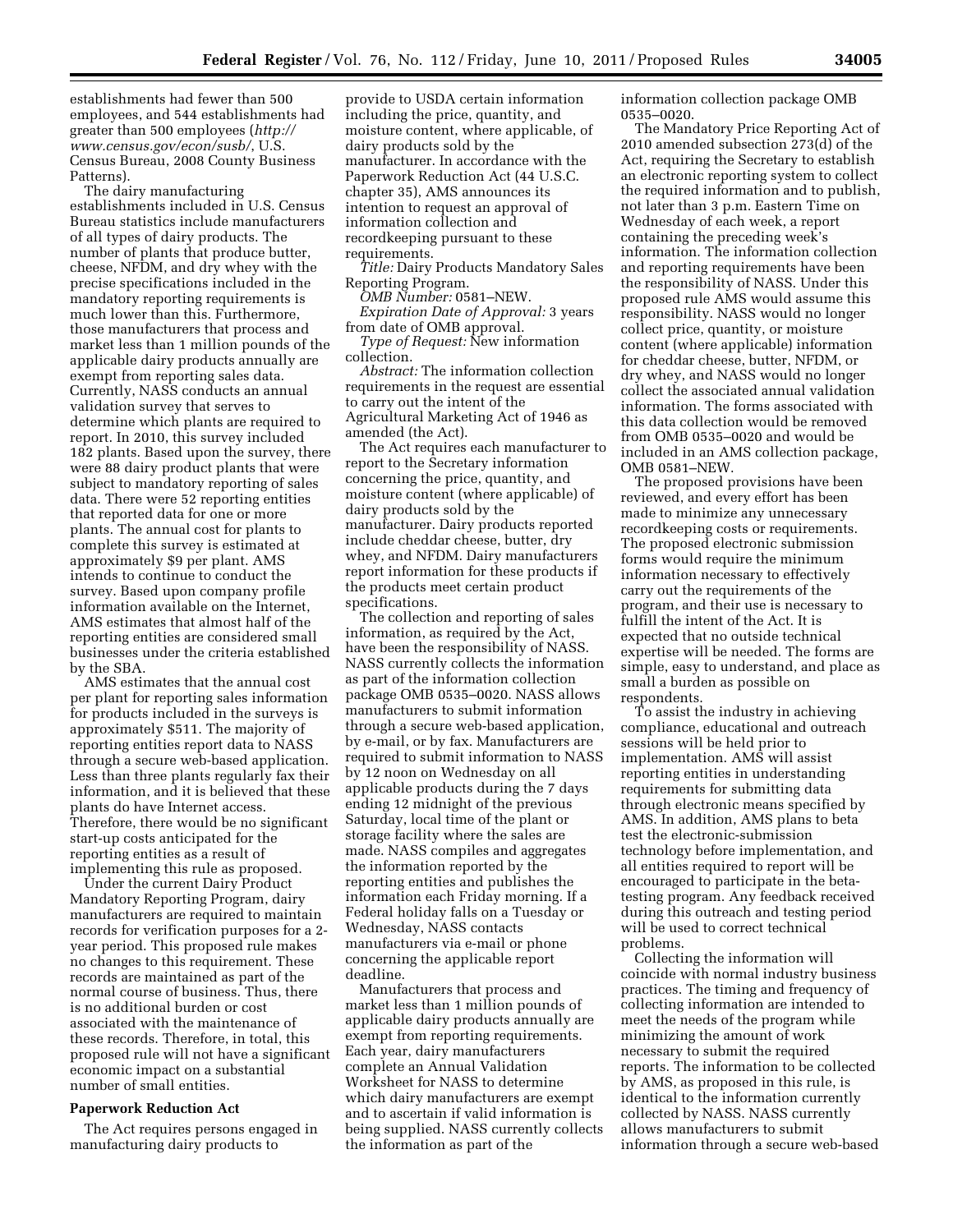application, by e-mail, or by fax. This proposed rule will require manufacturers to submit information only by electronic means specified by AMS. AMS would specify that each manufacturer submit the information using a secure Internet connection that includes a user name and password. The requirement that reporting entities submit information electronically is in accordance with the Act.

The frequency of data collection will not change. Reporting entities are now required to report information to NASS by 12 noon on Wednesday. This proposed rule would require reporting entities to report the same information to AMS by 12 noon local time of the reporting entities on Tuesday. This change is necessary to allow AMS personnel time to review and compile data and to publish the information by 3 p.m. Eastern Time on Wednesday as required by the Act. If a Federal holiday falls on Monday through Wednesday of a particular week, the due date for report submission may be adjusted. Prior to the beginning of each calendar year, this rule proposes that AMS shall inform reporting entities of the times and dates that reports are due.

Information collection requirements that are included in this proposal include:

(1) Dairy Products Sales, Cheddar Cheese

*Estimate of Burden:* Public reporting burden for this collection of information is estimated to average 20 minutes per week for each report submitted.

*Respondents:* Cheddar cheese manufacturers. Each reporting entity may report for a single cheddar cheese plant or it may report for more than one cheddar cheese plant, depending upon how the business is structured.

*Estimated Number of Respondents:*  28.

*Estimated Total Annual Burden on Respondents:* 485 hours.

(2) Dairy Products Sales, Butter

*Estimate of Burden:* Public reporting burden for this collection of information is estimated to average 20 minutes per week for each report submitted.

*Respondents:* Butter manufacturers. Each reporting entity may report for a single butter plant or it may report for more than one butter plant, depending upon how the business is structured.

*Estimated Number of Respondents:*  20.

*Estimated Total Annual Burden on Respondents:* 347 hours.

(3) Dairy Products Sales, Nonfat Dry Milk

*Estimate of Burden:* Public reporting burden for this collection of information is estimated to average 20 minutes per week for each report submitted.

*Respondents:* NFDM manufacturers. Each reporting entity may report for a single NFDM plant or it may report for more than one NFDM plant, depending upon how the business is structured.

*Estimated Number of Respondents:*  26.

*Estimated Total Annual Burden on Respondents:* 451 hours.

# (4) Dairy Products Sales, Dry Whey

*Estimate of Burden:* Public reporting burden for this collection of information is estimated to average 20 minutes per week for each report submitted.

*Respondents:* Dry whey manufacturers. Each reporting entity may report for a single dry whey plant or it may report for more than one dry whey plant, depending upon how the business is structured.

*Estimated Number of Respondents:*  21.

*Estimated Total Annual Burden on Respondents:* 364 hours.

#### (5) Annual Validation Survey

*Estimate of Burden:* Public reporting burden for this collection of information is estimated to average 20 minutes per year for each report submitted.

*Respondents:* Dairy manufacturers. Each reporting entity may report for a single plant or it may report for more than one plant, depending upon how the business is structured.

*Estimated Number of Respondents:*  180.

*Estimated Total Annual Burden on Res*pondents: 60 hours.

#### (6) Survey Follow-Up, Verification

*Estimate of Burden:* Public reporting burden for this collection of information is estimated to average 5 minutes for each contact from AMS.

*Respondents:* Dairy manufacturers. Each reporting entity may report for a single plant or it may report for more than one plant, depending upon how the business is structured.

*Estimated Number of Respondents:* 7 per week.

*Estimated Total Annual Burden on Respondents:* 30 hours.

Copies of this information collection and related instructions can be obtained without charge from John Mengel, Chief Economist, *[john.mengel@ams.usda.gov.](mailto:john.mengel@ams.usda.gov)* 

## **Request for Public Comment Under the Paperwork Reduction Act**

Comments are invited on:

(a) Whether the proposed collection of information is necessary for the proper performance of the functions of the agency, including whether the information will have practical utility;

(b) the accuracy of the agency's estimate of the burden of the proposed collection of information including the validity of the methodology and assumptions used;

(c) ways to enhance the quality, utility, and clarity of the information to be collected; and

(d) ways to minimize the burden of the collection of information on those who are to respond.

All responses to this notice will become a matter of public record and be summarized in the request for OMB approval.

Except as otherwise directed by the Secretary of Agriculture or the U.S. Attorney General for enforcement purposes, no officer, employee, or agent of the United States shall provide the public any information, statistics, or documents obtained from or submitted by any person under the Act that does not ensure preservation of confidentiality regarding the identity of persons, including parties to contracts and proprietary business information. All report forms include a statement that individual reports are kept confidential.

With respect to the application of the Privacy Act of 1974 (5  $\overline{U}$ .S.C. 552a) to the maintenance of records required by the Act, the Dairy Products Sales survey population consists of dairy product manufacturers. Data collected by this survey relates to manufacturers' operations and transactions and not to those of individuals. Records maintained at business sites for verification of information that would be reported to AMS include contracts, agreements, receipts and other materials related to sales of specific dairy products. No records about individuals would be maintained by AMS for this survey, and AMS believes that none would be part of these maintained business papers.

### **Request for Public Comment on Proposals To Change to 7 CFR Part 1170**

This rule proposes that AMS be responsible for collection of sales data and reporting; that reporting entities be required to submit, by an electronic means specified by AMS, a report to AMS by Tuesday, 12 noon local time of reporting entities (unless adjusted because of a Federal holiday and communicated to dairy product manufacturers by AMS before the beginning of the calendar year), of all